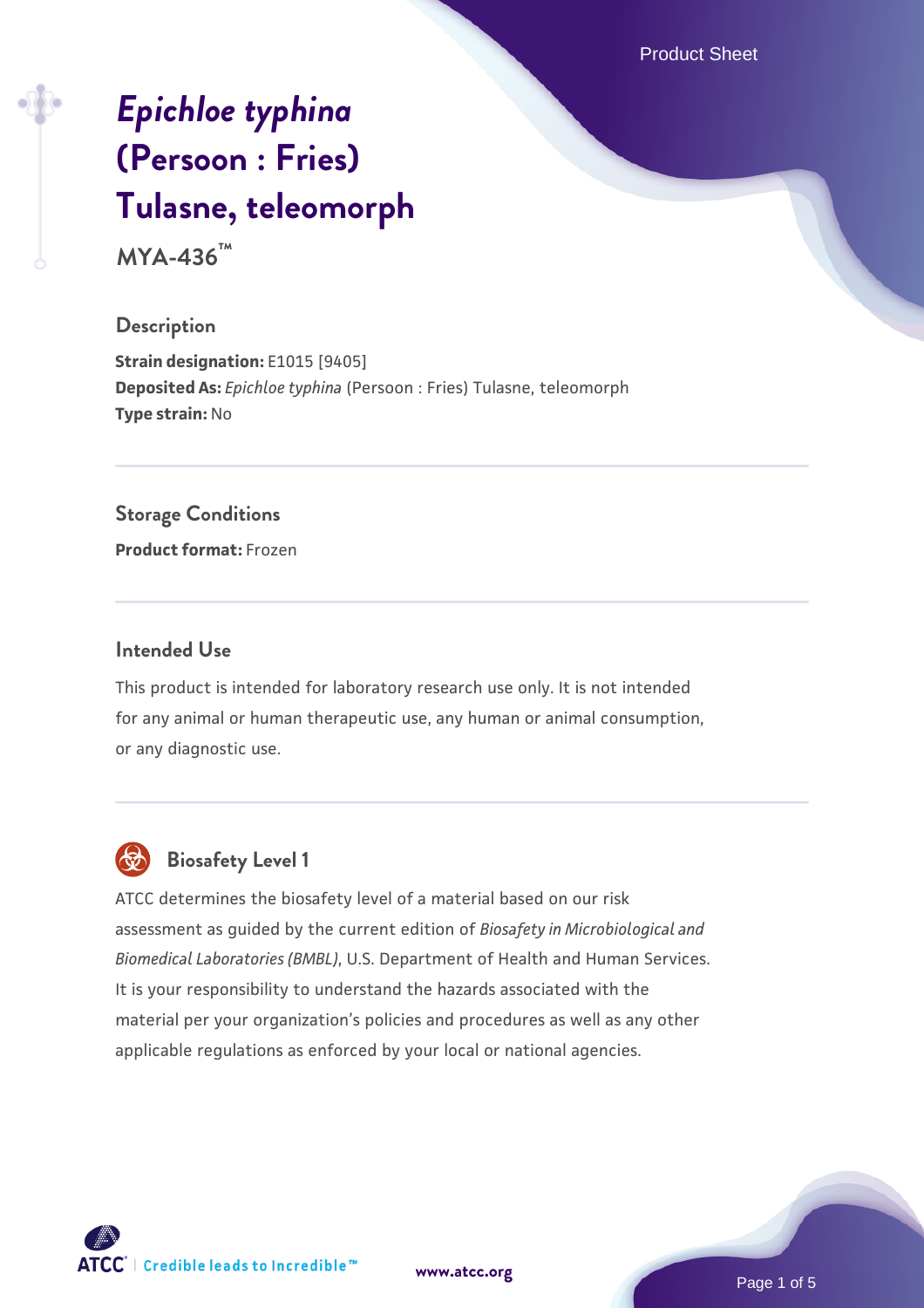ATCC highly recommends that appropriate personal protective equipment is always used when handling vials. For cultures that require storage in liquid nitrogen, it is important to note that some vials may leak when submersed in liquid nitrogen and will slowly fill with liquid nitrogen. Upon thawing, the conversion of the liquid nitrogen back to its gas phase may result in the vial exploding or blowing off its cap with dangerous force creating flying debris. Unless necessary, ATCC recommends that these cultures be stored in the vapor phase of liquid nitrogen rather than submersed in liquid nitrogen.

# **Certificate of Analysis**

For batch-specific test results, refer to the applicable certificate of analysis that can be found at www.atcc.org.

# **Growth Conditions**

**Medium:**  [ATCC Medium 336: Potato dextrose agar \(PDA\)](https://www.atcc.org/-/media/product-assets/documents/microbial-media-formulations/3/3/6/atcc-medium-336.pdf?rev=d9160ad44d934cd8b65175461abbf3b9) **Temperature:** 20°C

#### **Material Citation**

If use of this material results in a scientific publication, please cite the material in the following manner: *Epichloe typhina* (Persoon : Fries) Tulasne, teleomorph (ATCC MYA-436)

## **References**

**[www.atcc.org](http://www.atcc.org)**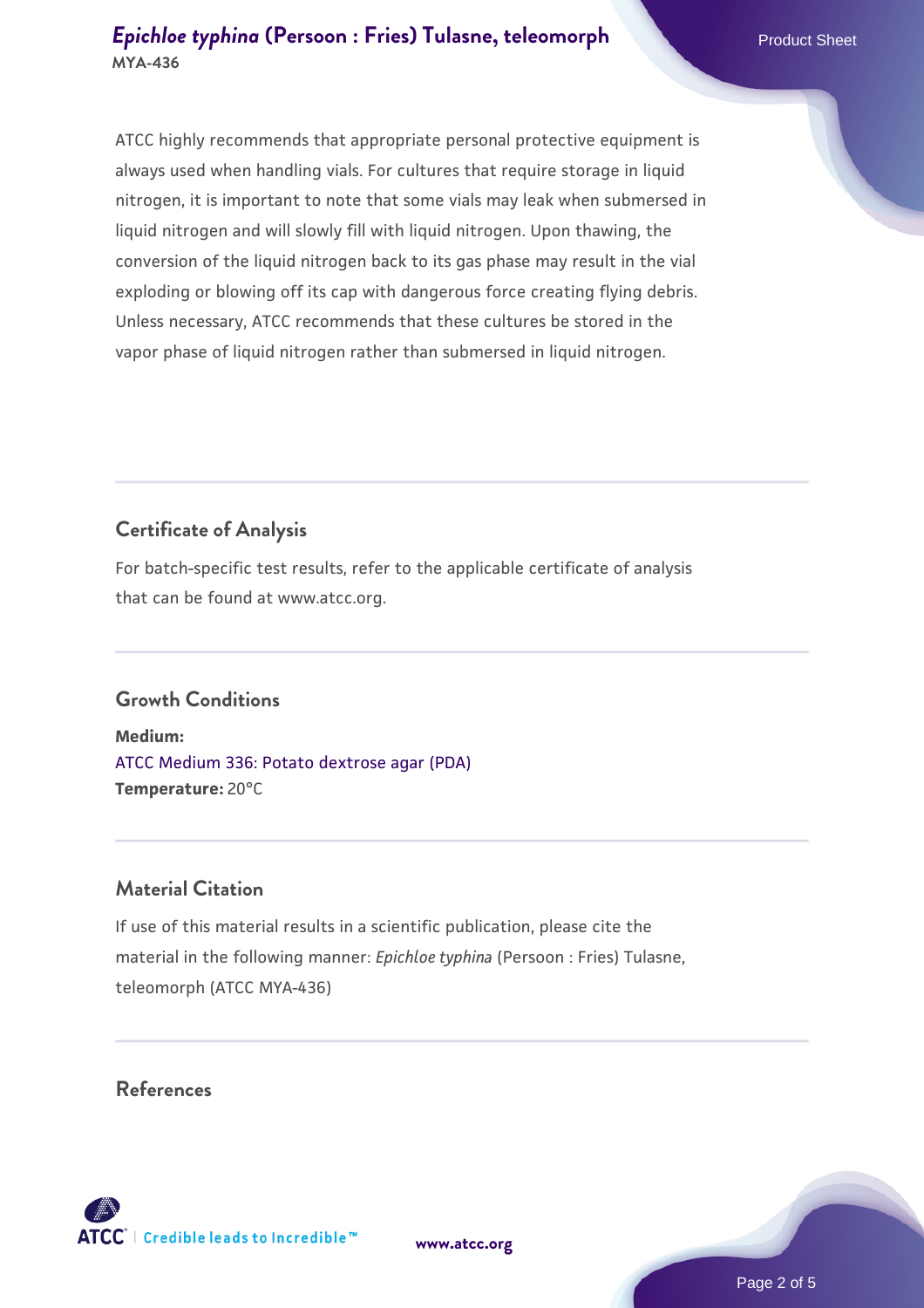# *[Epichloe typhina](https://www.atcc.org/products/mya-436)* [\(Persoon : Fries\) Tulasne, teleomorph](https://www.atcc.org/products/mya-436) Product Sheet **MYA-436**

References and other information relating to this material are available at www.atcc.org.

#### **Warranty**

The product is provided 'AS IS' and the viability of ATCC® products is warranted for 30 days from the date of shipment, provided that the customer has stored and handled the product according to the information included on the product information sheet, website, and Certificate of Analysis. For living cultures, ATCC lists the media formulation and reagents that have been found to be effective for the product. While other unspecified media and reagents may also produce satisfactory results, a change in the ATCC and/or depositor-recommended protocols may affect the recovery, growth, and/or function of the product. If an alternative medium formulation or reagent is used, the ATCC warranty for viability is no longer valid. Except as expressly set forth herein, no other warranties of any kind are provided, express or implied, including, but not limited to, any implied warranties of merchantability, fitness for a particular purpose, manufacture according to cGMP standards, typicality, safety, accuracy, and/or noninfringement.

#### **Disclaimers**

This product is intended for laboratory research use only. It is not intended for any animal or human therapeutic use, any human or animal consumption, or any diagnostic use. Any proposed commercial use is prohibited without a license from ATCC.

While ATCC uses reasonable efforts to include accurate and up-to-date information on this product sheet, ATCC makes no warranties or representations as to its accuracy. Citations from scientific literature and patents are provided for informational purposes only. ATCC does not warrant

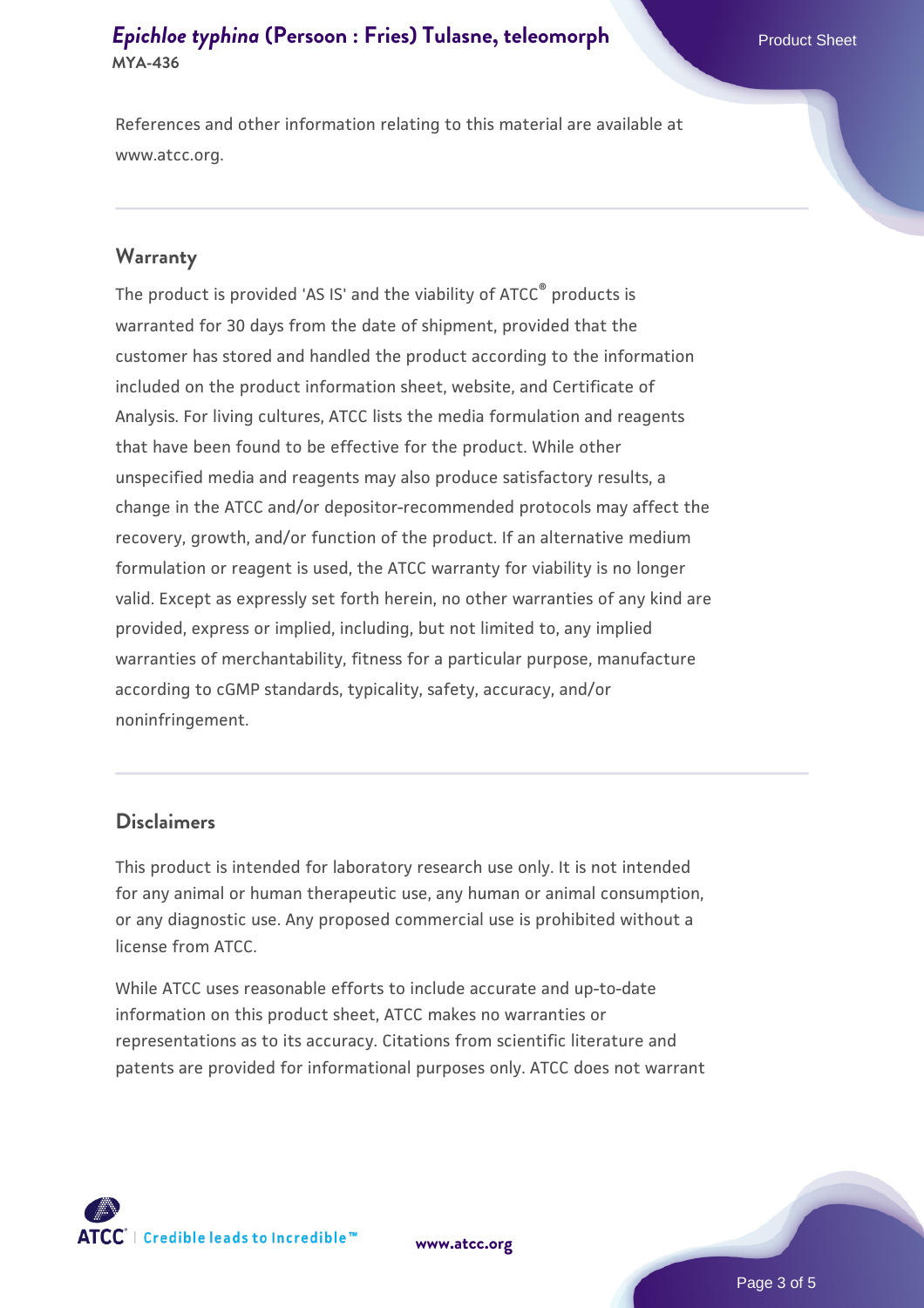# *[Epichloe typhina](https://www.atcc.org/products/mya-436)* [\(Persoon : Fries\) Tulasne, teleomorph](https://www.atcc.org/products/mya-436) Product Sheet **MYA-436**

that such information has been confirmed to be accurate or complete and the customer bears the sole responsibility of confirming the accuracy and completeness of any such information.

This product is sent on the condition that the customer is responsible for and assumes all risk and responsibility in connection with the receipt, handling, storage, disposal, and use of the ATCC product including without limitation taking all appropriate safety and handling precautions to minimize health or environmental risk. As a condition of receiving the material, the customer agrees that any activity undertaken with the ATCC product and any progeny or modifications will be conducted in compliance with all applicable laws, regulations, and guidelines. This product is provided 'AS IS' with no representations or warranties whatsoever except as expressly set forth herein and in no event shall ATCC, its parents, subsidiaries, directors, officers, agents, employees, assigns, successors, and affiliates be liable for indirect, special, incidental, or consequential damages of any kind in connection with or arising out of the customer's use of the product. While reasonable effort is made to ensure authenticity and reliability of materials on deposit, ATCC is not liable for damages arising from the misidentification or misrepresentation of such materials.

Please see the material transfer agreement (MTA) for further details regarding the use of this product. The MTA is available at www.atcc.org.

#### **Copyright and Trademark Information**

© ATCC 2021. All rights reserved. ATCC is a registered trademark of the American Type Culture Collection.

## **Revision**

This information on this document was last updated on 2021-05-20

## **Contact Information**



**[www.atcc.org](http://www.atcc.org)**